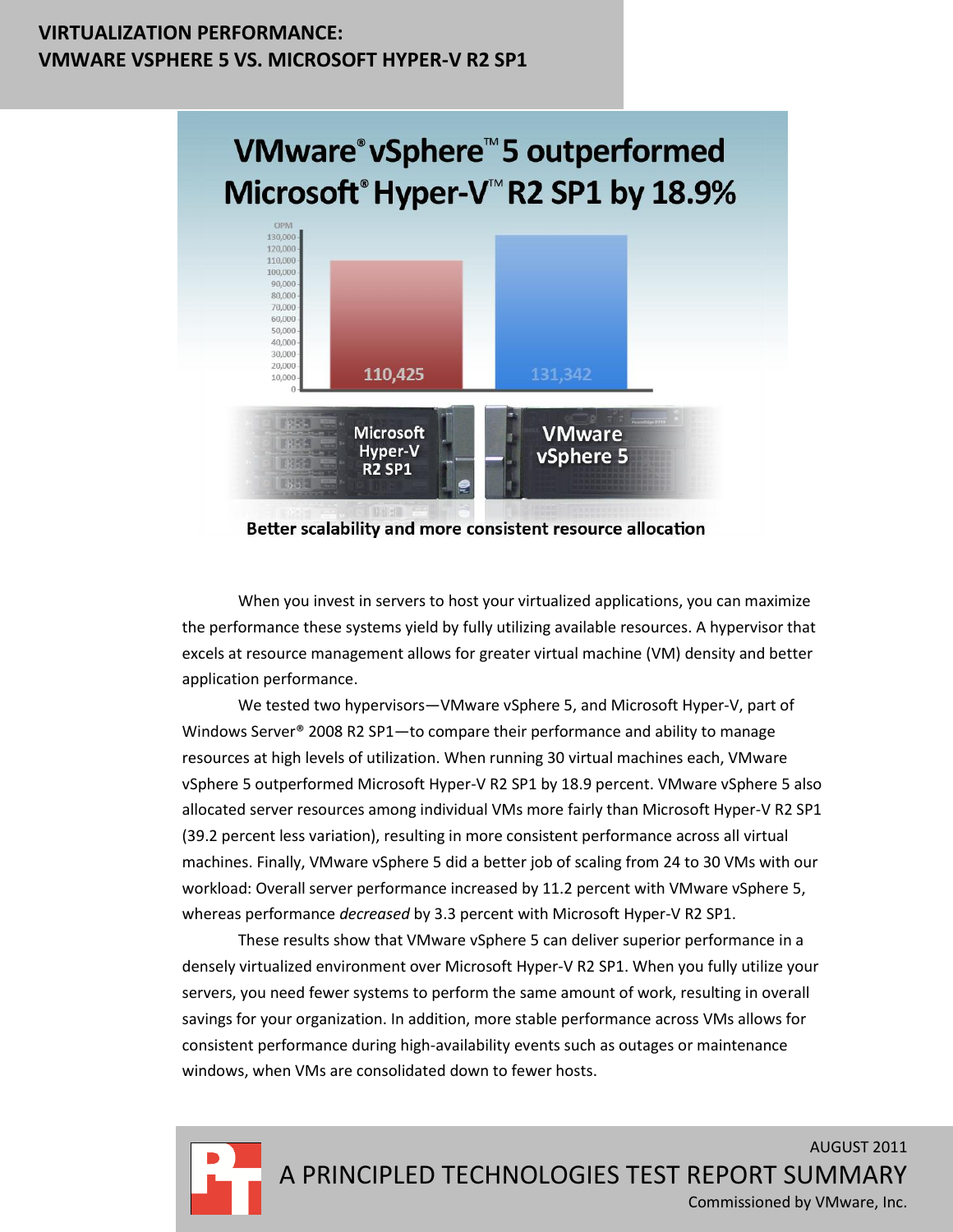## **ADVANCED RESOURCE MANAGEMENT MAXIMIZES PERFORMANCE**

A hypervisor with exceptional resource management lets you optimize virtual machine performance across the entire server. The result? Greater density, scalability, and performance. VMware offers several unique features that enable vSphere 5 to utilize system resources better than competing hypervisors.

**Direct driver model.** The VMware approach is to install device drivers directly onto the hypervisor, effectively making the hypervisor an intermediary between the physical hardware and VMs that run on the server. The direct driver model improves performance and scalability as the number of VMs on a host increases.

**High-performance "gang" scheduler.** This feature allows VMware vSphere 5 to handle the challenging CPU and I/O needs of VMs. vSphere 5 is thus able to allocate resources and processor timeslices to the VMs that most need it.

#### **How VMware manages memory**

Additional VMware technologies allow vSphere 5 to optimize physical memory allocation, dynamically shifting this critical resource from less active VMs to VMs that are more active. This process is sometimes referred to as *memory oversubscription*, and is accommodated by the following features, working in concert:

**Transparent page sharing.** Transparent page sharing (TPS) identifies common pages across VMs and stores each in physical memory only once. This is somewhat analogous to deduplication technologies used in storage implementations. All VMs then share only that single copy of the memory page. VMware vSphere 5 determines sharable pages by scanning the content of the virtual machines' physical memory for sharing opportunities. By eliminating these redundant copies, VMware vSphere 5 frees up memory for use by workloads.

**Memory ballooning.** When the hypervisor needs to give more memory to VMs that are powering on or experiencing a heavy workload, it "asks" the guest operating systems in other VMs to provide memory to a balloon process that runs in the guest. The hypervisor can then temporarily lend that "ballooned" memory to the busy VMs. When the busy VMs no longer need the extra memory, the hypervisor "deflates" the balloon, returning that memory to the original guest OS.

**Memory compression.** The innovative memory compression capability in VMware vSphere 5 sets aside a small portion of physical RAM as a cache. Compressing unused memory pages avoids hypervisor swapping and is orders of magnitude faster than disk.

**Hypervisor swap.** If a system's memory resources are experiencing intense pressure, hypervisor swap acts as a safety valve, ensuring reliable operation of the host and all workloads. While this may result in a short-term performance hit, it offers the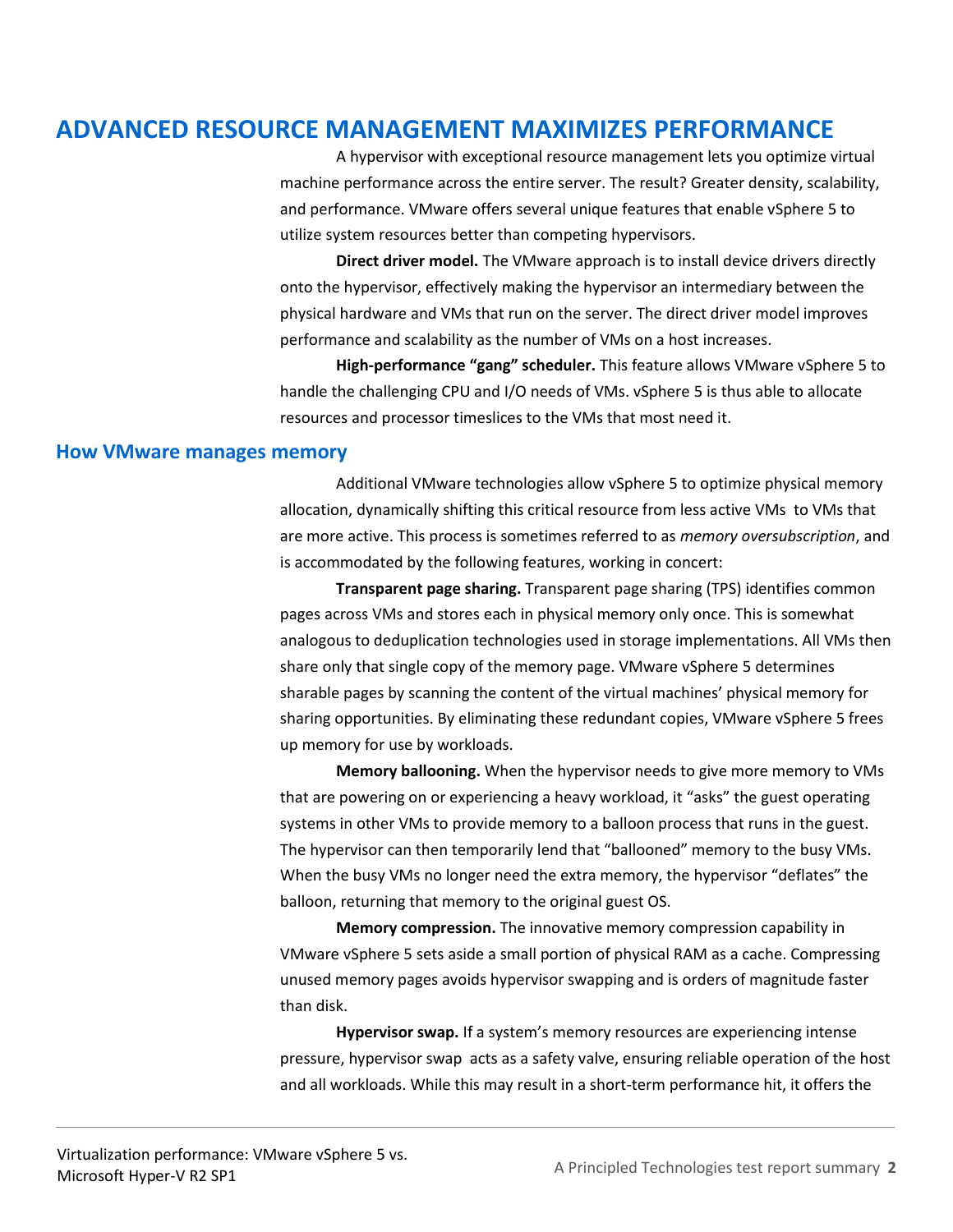hypervisor another option to resolve memory issues. Furthermore, a new feature in vSphere 5, called swap to host cache, can use solid-state disks for swap purposes, reducing the impact on performance.

**DRS with resource pools.** This feature is a safety net of sorts, largely because it ensures that applications receive the resources they need when they need them. It accomplishes this by dynamically load balancing resources throughout a cluster of VMs. This does not apply to standalone hosts such as the one tested for this report, but to vSphere clusters. Using a vSphere-clustered environment with DRS ensures optimization of resources and the ability to accommodate shifting workloads.

### **How Hyper-V manages memory**

In contrast with multiple advanced VMware memory technologies, all designed to maximize memory performance, Microsoft Hyper-V R2 SP1 uses a single feature, Dynamic Memory, which uses hot-add in conjunction with the memory ballooning process. Based on our results, this limited resource management capability offers a less flexible approach to optimizing resources. Hyper-V was thus unable to match the performance of VMware vSphere 5 in our test scenarios

### **PUTTING THE HYPERVISORS TO THE TEST**

To compare the hypervisors we tested, we carried out two scenarios while running VMware vSphere 5 on our server and then repeated the scenarios while running Microsoft Hyper-V R2 SP1. In the first scenario, we used 30 VMs, each allocated 2 virtual CPUs and 4 GB of RAM. Our server had 24 logical CPUs (2 sockets, with a total of 12 physical cores plus hyperthreading) and 96 GB of RAM. In the second scenario, we used a total of 24 VMs.

In both scenarios, each VM ran Windows Server 2008 R2 SP1, Microsoft SQL Server® 2008 R2 SP1 and an identical database workload created with the DVD Store Version 2 (DS2) benchmark tool. DS2 simulates an online store, and reports results using the metric of orders per minute (OPM). We chose this database workload for our testing as it heavily utilizes processor, memory, and I/O to create a broad and demanding load on the system. For more details about the DS2 tool, see

#### [http://www.delltechcenter.com/page/DVD+Store.](http://www.delltechcenter.com/page/DVD+Store)

For more details on our test bed configuration and for detailed test results, see the full version of this report at [http://www.principledtechnologies.com/clients/reports/VMware/vSphere5density0811](http://www.principledtechnologies.com/clients/reports/VMware/vSphere5density0811.pdf) [.pdf.](http://www.principledtechnologies.com/clients/reports/VMware/vSphere5density0811.pdf)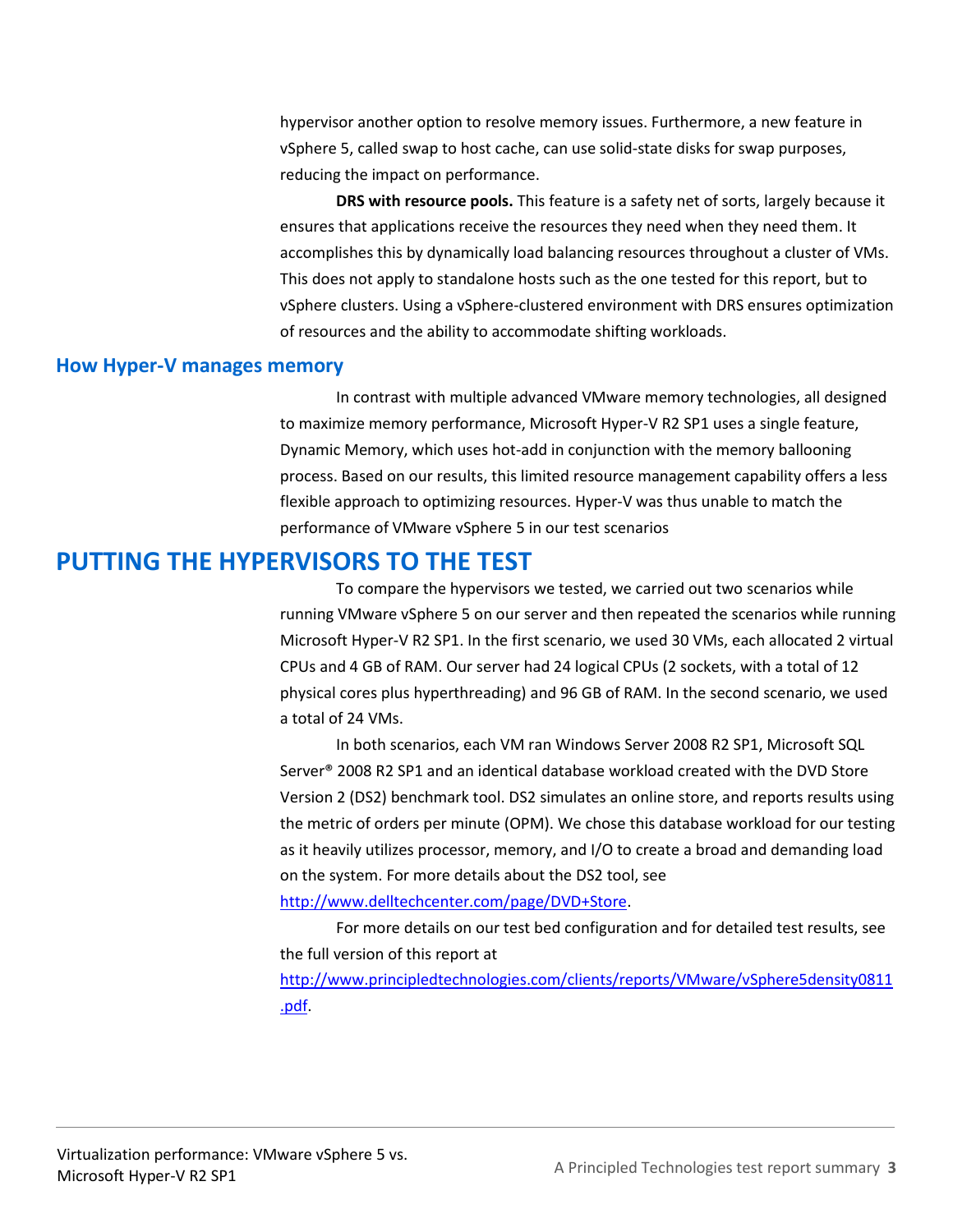## **VMWARE VSPHERE 5 DELIVERS**

As Figure 1 shows, aggregate performance across the VMs on the server with VMware vSphere 5 was 131,342 OPM; 18.9 percent higher than on the server running Microsoft Hyper-V R2 SP1, where the total performance of all 30 VMs was 110,425 OPM.



As Figure 2 shows, the individual VMs all achieved higher performance levels with VMware vSphere 5 than with Microsoft Hyper-V R2 SP1 at 30 VMs. Figure 2 shows not only that performance levels on the server running VMware vSphere 5 were greater, but also that the levels were much more consistent, showing that VMware vSphere 5 more fairly allocates resources across VMs. When you have multiple VMs running on a server, the goal is to have the hypervisor intelligently manage resource allocation so that your applications deliver predictable levels of service.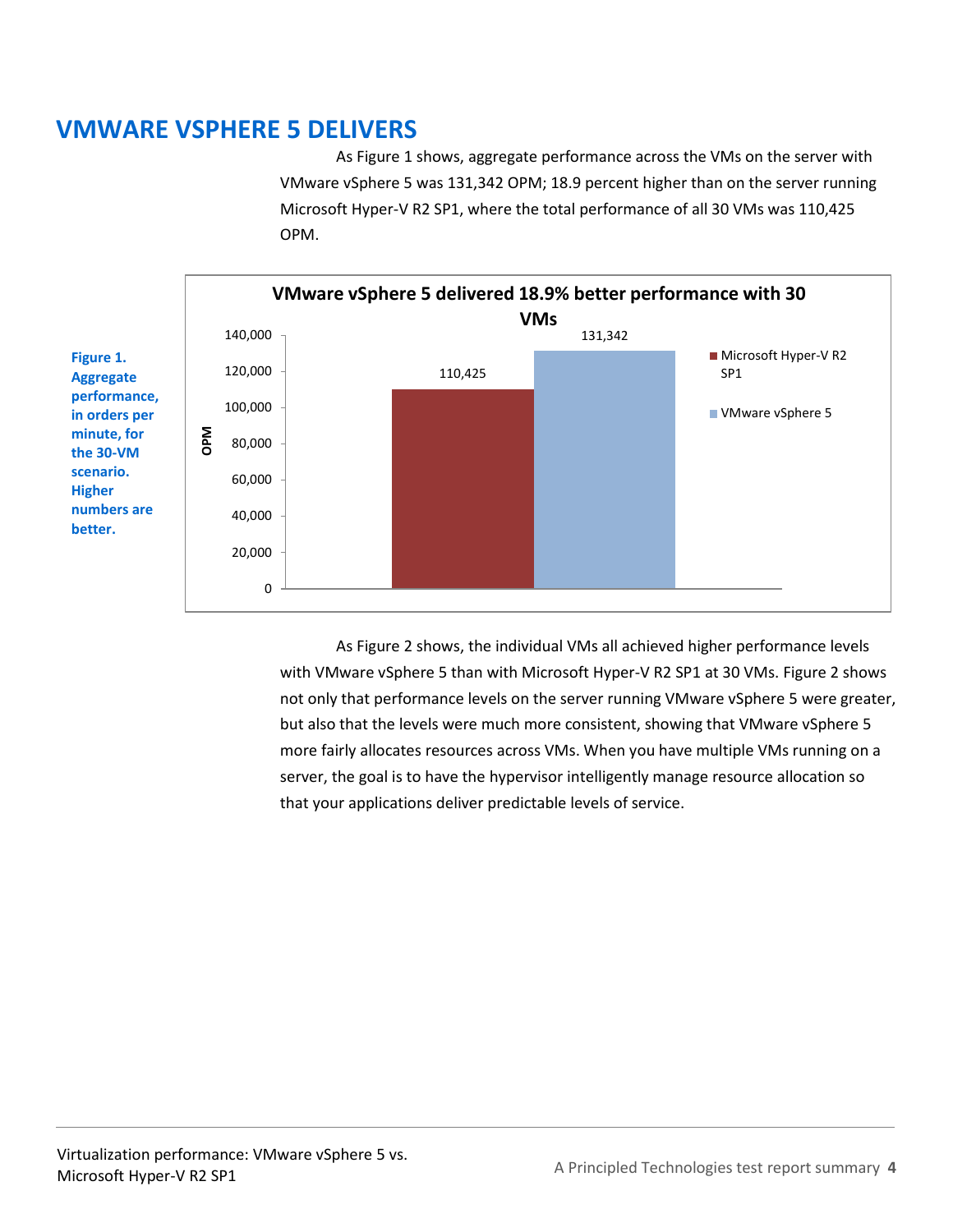

As Figure 3 shows, the standard deviation of the VMware vSphere 5 VMs' performance was 120.7, 39.2 percent less than the standard deviation of 198.7 on Microsoft Hyper-V R2 SP1. A smaller standard deviation means the VMs are running within a narrower, and thus fairer, performance range.

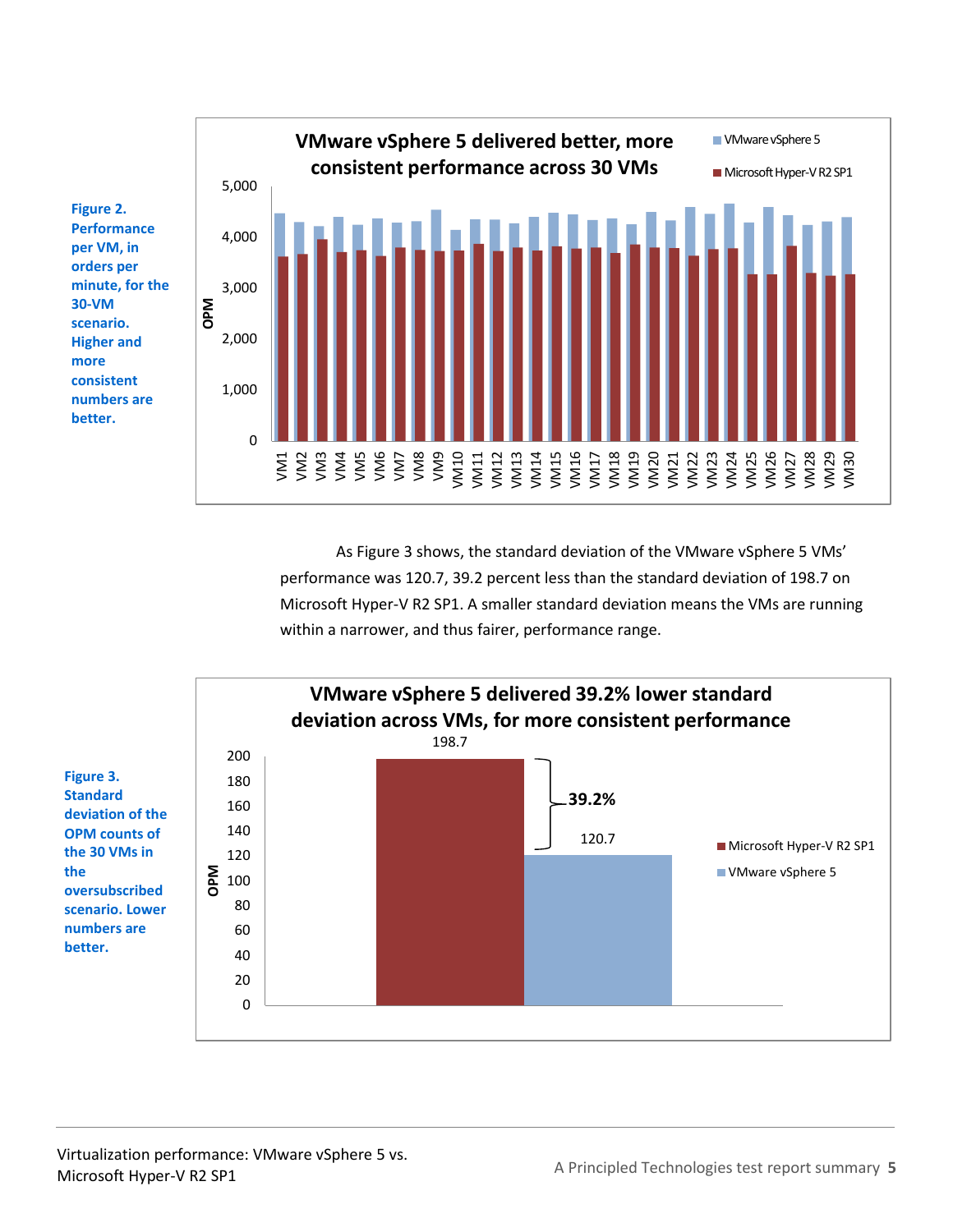Figure 4 charts the change in the total performance from our second scenario, when we scaled from 24 to 30 VMs (125 percent oversubscribed memory). In this scenario, the total number of OPM decreased by 3.3 percent on the server running Microsoft Hyper-V R2 SP1, meaning the overall application performance of the entire system declined. In contrast, the server running VMware vSphere 5 showed superior VM scaling by actually increasing overall server performance by 11.2 percent in the 30-VM scenario.



# **CONCLUSION**

Using a hypervisor that offers better resource management and scalability can deliver maximum and predictable virtual machine performance on your servers.

In our testing, VMware vSphere 5 allowed virtual machines to outperform those running on Microsoft Hyper-V R2 SP1 by 18.9 percent in total system OPM performance. It also allowed these VMs to operate at a consistent and more fair level, while the VMs running on Microsoft Hyper-V R2 SP1 showed 39.2 percent more deviation than those running on VMware vSphere 5. Furthermore, VMware vSphere 5 scaled better when going from 24 VMs to 30 VMs: Total performance for VMware vSphere 5 increased by 11.2 percent, whereas it decreased by 3.3 percent with Microsoft Hyper-V R2 SP1.

With the consistent resource management and scalability that VMware vSphere 5 offers, you are able utilize the full capability of your servers with confidence; this translates to fewer servers in the data center, lower costs for your business, and more consistent overall application performance.